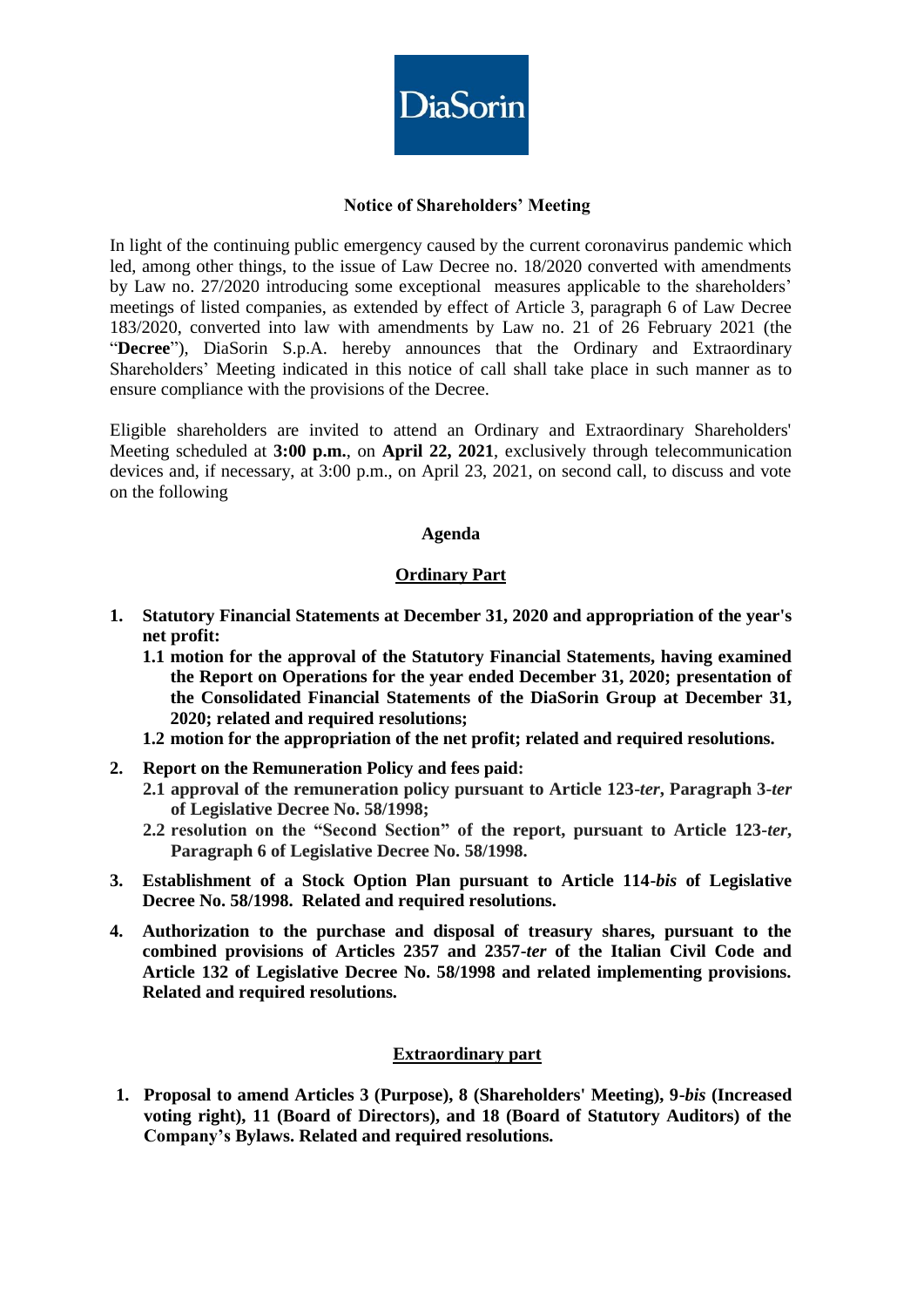### **Share Capital**

The Company's subscribed and paid-in share capital amounts to 55.948.257,00 Euros. It is comprised of 55.948.257 common shares, par value 1 Euro each. Each common share conveys the right to cast one vote, exception made for the shares with increased voting rights (in the ratio of two voting rights for each share). As of the date of this Notice, the Company held 1.183.812 treasury shares whose voting rights are suspended pursuant to Article 2357-*ter* of the Italian Civil Code. The Company's website (www.diasoringroup.com, Section "Governance/Information for Shareholders/Total Shareholders' basis") contains detailed information on the amount of the share capital and its composition.

The Extraordinary Shareholders' Meeting of April 28, 2016 approved the insertion in the Bylaws (Articles 9-*bis*, 9-*ter* and 9-*quater*) of the increased voting rules, with the result that, pursuant to Article 120, paragraph 1, of the Legislative Decree 58/1998 (the "**Consolidated Law on Finance**"), the total number of voting rights shall be considered as share capital. Following the increase in voting rights at the date of publication of this notice, the total number of voting rights is equal to No. 83,839,503. For more information, please refer to the Company's website (www.diasoringroup.com, Section "Governance/ Loyalty Shares"). The Company, pursuant to Article 9-*quate*r of the Company's Bylaws, will update the Special List (where necessary) by the 5th (fifth) trading day following the end of each calendar month and, in any case, within the trading day following the date indicated in Article 83-*sexies*, Paragraph 2, of the Consolidated Law on Finance (record date), i.e. by April 4, 2021.

# **Reduction of risks related to the health emergency - Eligibility to attend the Shareholders' Meeting and exercise the right to vote, attendance at the Shareholders' Meeting and granting of the proxy to the Designated Representative**

Pursuant to Article 83-*sexies* of the Consolidated Law on Finance, the right to participate in the Shareholders' Meeting and to exercise voting rights is confirmed by means of notification to the Company by an intermediary, in compliance with its own accounting records, on behalf of the party who is entitled to the right to vote, based on evidence related to the close of the accounting day of the seventh trading day prior to the date set for the Shareholders' Meeting on first call, i.e. April 13, 2021 (record date). Any shareholders owning Company shares after the abovementioned date will not be eligible to attend and vote at the Shareholders' Meeting; the communication by the intermediary must be received by the Company by the end of the third trading day prior to the date set for the Shareholders' Meeting on first call (i.e. by April 19, 2021); nevertheless, shareholders shall be entitled to intervene and vote if the communications are received by the Company beyond this deadline, but prior to the beginning of the meeting proceedings.

**Pursuant to Article 106, Paragraph 4 of the Law Decree, the intervention in the Shareholders' Meeting of those entitled to vote will be made exclusively through the Designated Representative appointed by the Company pursuant to art 135-undecies of the Consolidated Law on Finance, to which proxy shall be granted under the following terms and conditions; proxies or sub-proxies may also be granted to the aforementioned Designated Representative, pursuant to Article 135-***novies* **of the Consolidated Law on Finance and notwithstanding the Article 135-***undecies***, Paragraph 4, of the Consolidated Law on Finance.**

**Directors, Statutory Auditors, the Designated Representative and the Secretary as well as anyone allowed to intervene pursuant to law, other than those who are entitled to vote, may attend the Shareholders' Meeting through telecommunication devices which also guarantee their identification. Instructions for attending the Shareholders' Meeting**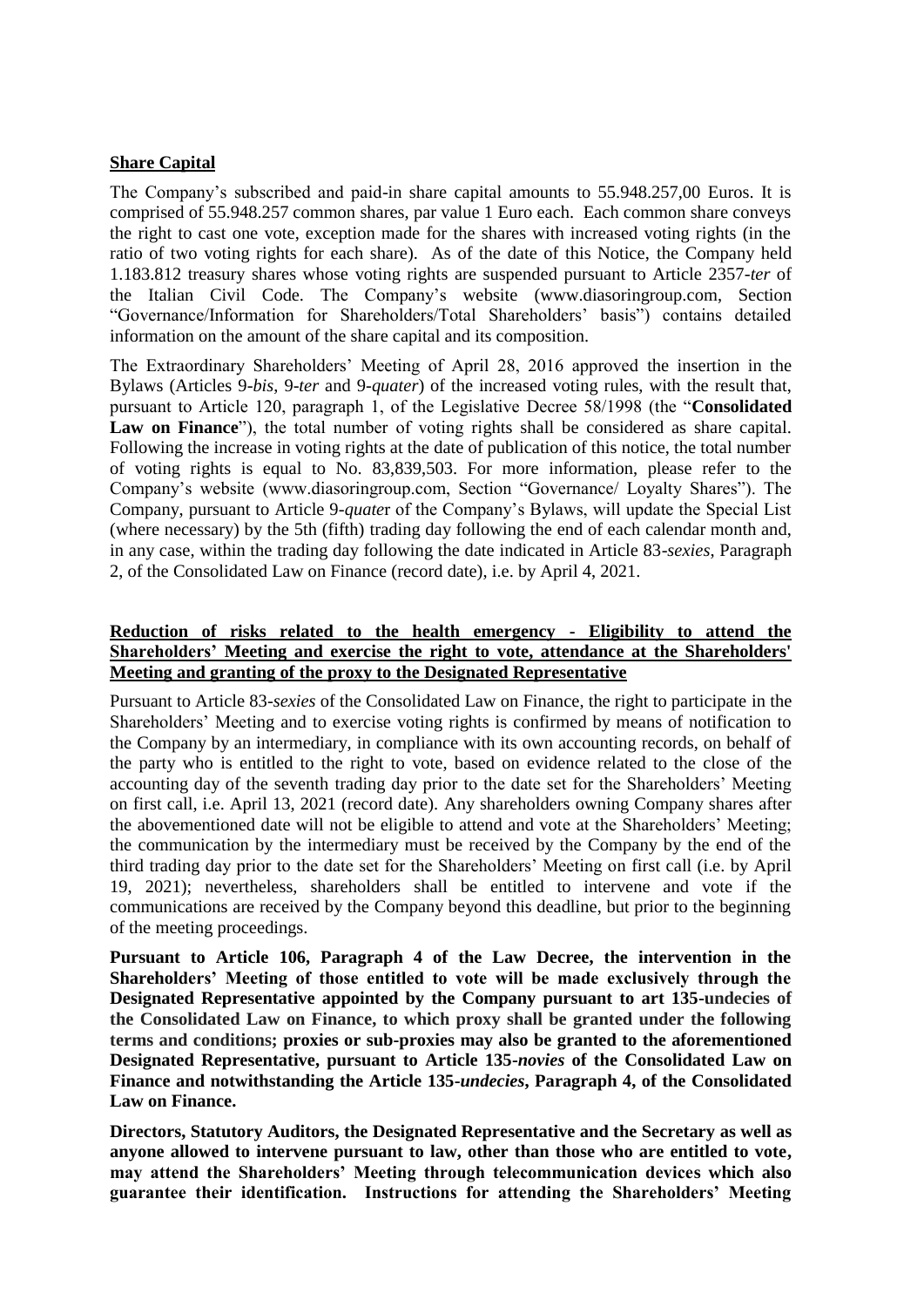## **through telecommunication devices will be communicated by the Company to those interested.**

The Designated Representative appointed by the Company pursuant to art 135-*undecies* of the Consolidated Law on Finance is Società per Amministrazioni Fiduciarie Spafid S.p.A. with registered office in Milan. Shareholders wishing to attend the Shareholders' Meeting shall give the Designated Representative a proxy, with voting instructions, on the proposed resolutions on the agenda of the Shareholders' Meeting, without expenses for the delegating party (except for any shipping costs).

The proxy shall contain voting instructions on all or some of the proposed resolutions on the agenda and be valid only for those proposed resolutions in relation to which voting instructions have been granted.

The proxy shall be granted by signing a specific proxy form, available on the company's website (www.diasoringroup.com, Section "Governance/Information for Shareholders/Shareholders meetings and board/2021"), together with the relevant instructions for filling in and transmitting the form.

The proxy form shall be received by said Designated Representative by the end of the second trading day prior to the date set for the Shareholders' Meeting, also on second call (i.e. by 11:59 p.m. on April 20, 2021 or, should the Shareholders' Meeting be held on second call, by 11:59 p.m. on April 21, 2021) using the following alternative procedures: i) transmission of an electronically reproduced copy (PDF) to the certified email address assemblee@pec.spafid.it (Subject line "Proxy 2021 DIASORIN Shareholders' Meeting") from one's own certified email address (or, failing that, from one's own ordinary email address, in which case the proxy with voting instructions must be signed with a qualified or digital electronic signature); ii) transmission of the original, by courier or registered mail with return receipt, to the following address: Spafid S.p.A., Foro Buonaparte, 10, 20121 Milano (Ref. "Proxy 2021 DIASORIN Shareholders' Meeting") sending a copy reproduced electronically (PDF) in advance by ordinary e-mail to assemblee@pec.spafid.it (subject line "Proxy 2021 DIASORIN Shareholders' Meeting").

The proxy and voting instructions may be revoked by the end of the second trading day prior to the date set for the Shareholders' Meeting, also on second call (i.e. by 11:59 p.m. on April 20, 2021 or, should the Shareholders' Meeting be held on second call, by 11:59 p.m. on April 21, 2021) in the manner described above.

Shares for which full or partial proxy is granted are calculated for the purpose of determining due constitution of the Shareholders' Meeting; with regard to proposed resolutions for which no voting instructions are given, the shares of the Shareholder concerned are not considered in calculating the majority and the percentage of capital required for the Resolutions to be carried.

**Under the abovementioned Decree, proxies or sub-proxies may also be granted to the Designated Representative, pursuant to Article 135-***novies* **of the Consolidated Law on Finance and notwithstanding the Article 135-***undecies***, Paragraph 4, of the Consolidated**  Law on Finance, by signing a specific ordinary proxy form available on the company's website [\(www.diasoringroup.com,](http://www.diasoringroup.com/) Section "Governance/Information for Shareholders/Shareholders meetings and board/2021"). For the transmission of proxies/subproxies, the procedures indicated above and reported in the proxy form must be followed.

The said proxy or sub-proxy shall be received by 6:00 p.m. of the day preceding the Shareholders' Meeting (or anyway prior to the beginning of the meeting proceedings). The proxy pursuant to Article 135-*novies* of the Consolidated Law on Finance and the relevant voting instructions may always be revoked by the same terms.

**The Designated Representative will be available for any clarifications and information at the following email address confidential@spafid.it or at the following phone number (+39) 0280687.335-319 (on working days, from 9:00 a.m. to 5 p.m.)**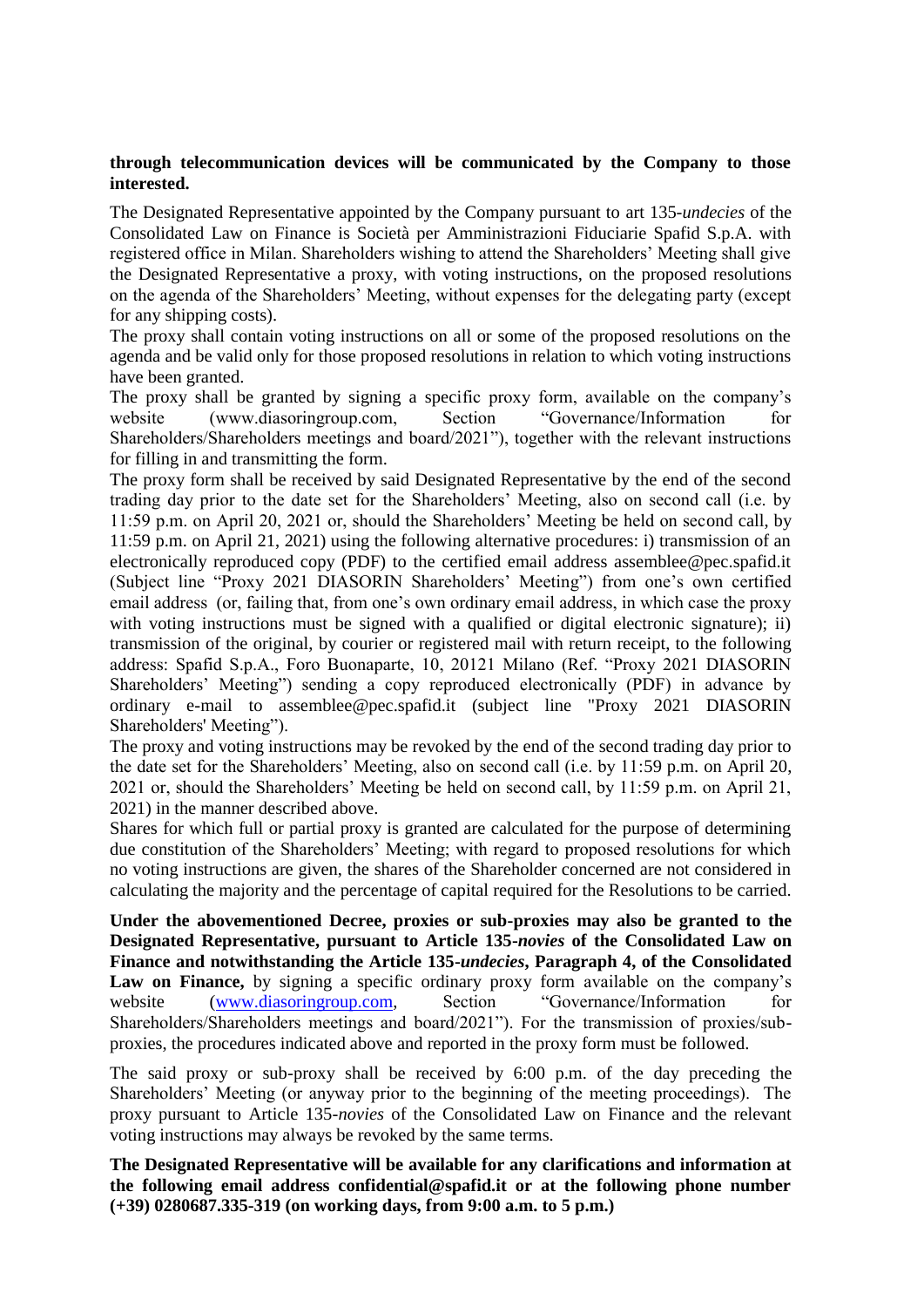No postal or electronic voting procedures are envisaged.

The Company reserves the right to supplement and/or change the above instructions according to the any future needs following the current COVID-19 epidemic emergency and its developments that cannot be foreseen now.

#### **Right to submit questions on the items on the Agenda**

Pursuant to Article 127*-ter* of the Consolidated Law on Finance, shareholders may submit questions about the items on the Agenda before the Shareholders' Meeting. Questions must be submitted by e-mail sent to the following certified email address: [affarisocietari.pec@legal.diasorin.it.](mailto:affarisocietari@diasorin.it) Only questions that are strictly pertinent to the items on the Meeting's Agenda will be accepted and the Company will provide a joint answer to questions with the same content. Questions must be received by seven trading days prior to the Shareholders' Meeting date, i.e. by April 13, 2021 accompanied by the personal data of the shareholder (first and last name, or company name, place and date of birth and tax I.D. number) and the required communication by the qualified intermediary pursuant to Article 43 of the new Joint Regulation on post-trading adopted by Banca d'Italia and Consob on August 13, 2018 ("*Rules governing central counterparties, central securities depositories and central depository services*") ("**Joint Regulation**") proving the legitimacy of the exercise of such right; the legitimacy of the voting right can be confirmed even after the submission of questions, by the third day following the date indicated in Article 83-*sexies*, Paragraph 2, of the Consolidated Law on Finance (*record date*), i.e. by April,16 2021; however, the certification is not required if the Company already received the intermediary's communication needed to attend the Shareholders' Meeting. The Company will answer questions having verified their relevance to the items on the agenda and the legitimacy of the submitting party, through publication on its website (www.diasoringroup.com, Section "Governance/Information for Shareholders/Shareholders meetings and board/2021"), waiving the minimum term provided by art. 127-*ter*, paragraph 1- *bis*, of the Consolidated Law on Finance, at least three days prior to the Shareholders' Meeting, i.e. by April 19, 2021.

#### **Right to amend and add motions to items in the Meeting's Agenda**

Pursuant to Article 126-*bis* of the Consolidated Law on Finance, shareholders who, individually or jointly, represent at least one-fortieth of the Company's share capital may request in writing, within 10 days from the publication of this Notice (i.e. by March 29, 2021) that the Meeting's Agenda be amended, listing on their application the additional items or further motions to items already included in the Agenda that they are suggesting. Any additions made to the items on the Agenda of the Shareholders' Meeting as a result of such requests must be publicized in the same manner required for the publication of the Notice of Shareholders' Meeting, at least 15 days before the date of the Shareholders' Meeting (i.e. by April 7, 2021). Amendments are not allowed for items on the Agenda with regard to which, pursuant to law, the Shareholders' Meeting is required to vote upon a motion submitted by the Board of Directors or based on a draft or report prepared by the Board of Directors, other than those referred to in Article 125-*ter*, Paragraph 1, of the Consolidated Law on Finance. Amendments, delivered within the deadline and at the address mentioned above, must be sent to the Company by an e-mail communication sent to the following certified email address: [affarisocietari.pec@legal.diasorin.it,](mailto:affarisocietari@diasorin.it) and they must be accompanied by a report on the items submitted for discussion or the reason for further resolution proposals submitted. The right to exercise this right is attested by a communication to the Company by the qualified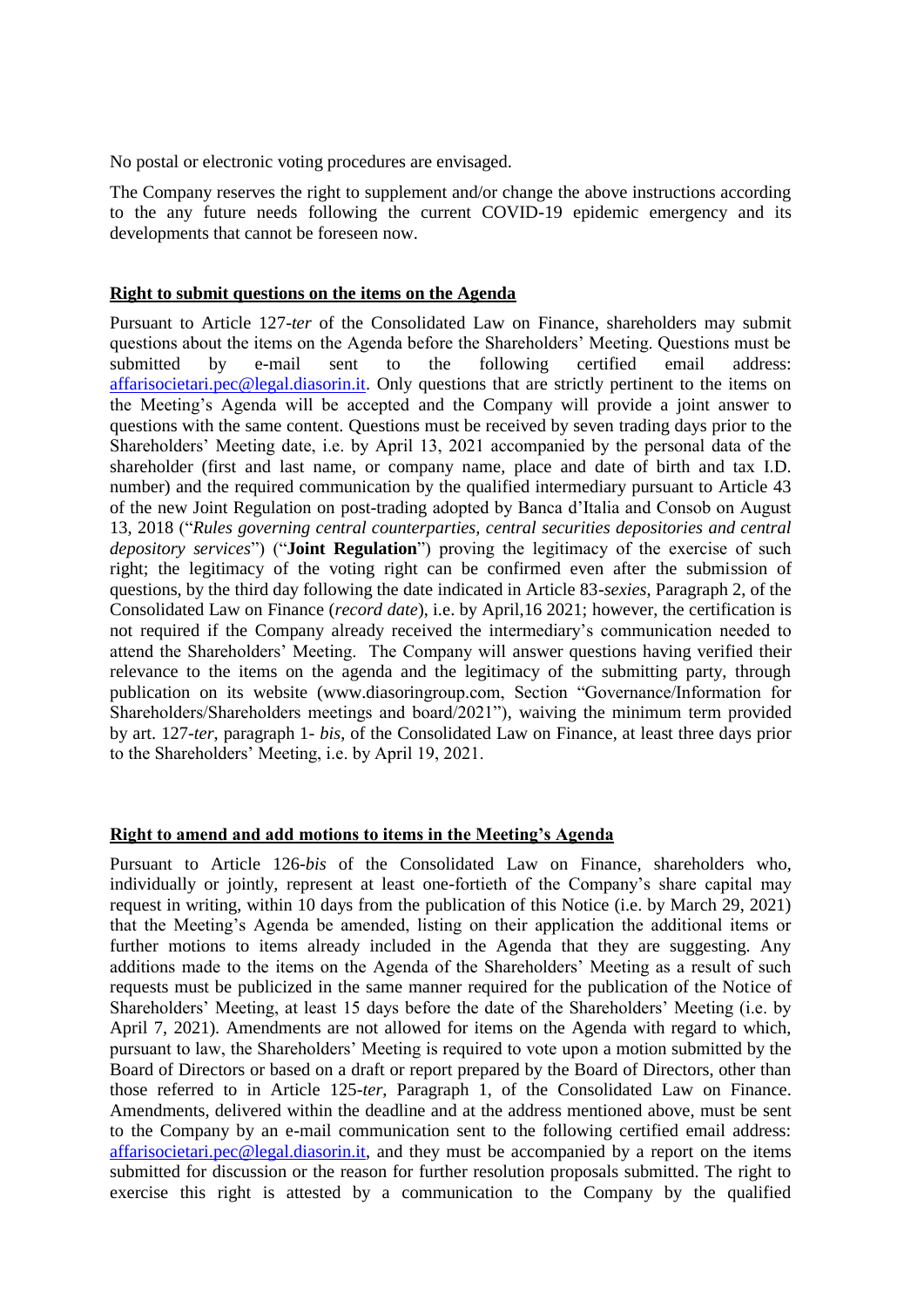intermediary pursuant to Article 43, Paragraph 1, of the Joint Regulation certifying the ownership of the shares by the requesting shareholders, valid as of the date of the request. The report by the requesting shareholders, along with any pertinent assessments by the relevant corporate boards, will be published at the same time as such additions to the agenda will be published.

#### **Power to individually submit motions of resolutions before the shareholders' meeting**

In addition to the above, taking into account that the attendance to the Shareholders' Meeting is allowed exclusively through the Designated Representative, those entitled to participate in the Shareholders' Meeting which intend to submit motions of resolutions on the items on the agenda are invited to submit them beforehand, by April 7, 2021, with the same manners set out in the previous paragraph. Such motions will be made available to the public on the website of the Company by April 9, 2021, in order to allow those entitled to vote consciously also taking into account such new motions and allow the Designated Representative to collect voting instructions also on those. The requiring shareholder shall provide suitable documentation proving the legitimacy to participate in the Shareholders' Meeting and the granting of the proxy to the Designated Representative for the participation in the same Meeting.

\*\*\* \*\*\* \*\*\*

The documents pertaining to the Shareholders' Meeting will be made available to the public on the Company's *website* (www.diasoringroup.com, Section "Governance/Information for Shareholders/Shareholders meetings and board/2021") and according to the other procedures envisaged by Consob regulations, as follows:

- simultaneously with the publication of the present notice, the Explanatory Reports of the Board of directors concerning all the items of the agenda of the ordinary part and the Information Memorandum on the Stock Option Plan prepared pursuant to Article 84-*bis* of the Issuers' Regulation and the Explanatory Report of the Board of directors concerning the sole item of the agenda of the extraordinary part;
- at least 21 days before the date of the Shareholders' Meeting on first call (i.e. by March 31, 2021: (i) the Annual Financial Report as at December 31, 2020 pursuant to Article 154-ter of the Consolidated Law on Finance - including the draft of Statutory Financial Statements and the Consolidated Financial Statements at December 31, 2020, the Report on Operations (including the Consolidated non-financial statement as at December 31, 2020 pursuant to Article 3 of Legislative Decree no. 254/2016), the Annual Corporate Governance Report and the certifications and report provided by law; (ii) the Report on the Remuneration Policy and fees paid prepared pursuant to Article 123-*ter*, of the Consolidated Law on Finance and 84-*quater* of the Issuers' Regulation, as referred to item no. 2 on the agenda;
- at least 15 before the date of the Shareholders' Meeting on first call, (i.e. by April 7, 2021), the documents required by Article 77, paragraph 2-*bis* of the Issuers' Regulation and by Article 15, paragraph 1, lett. A) of the Regulations of the Markets adopted with CONSOB Resolution No. 20249/2017 will be filed, with the warning that such filing shall take place only at the Company's registered office.